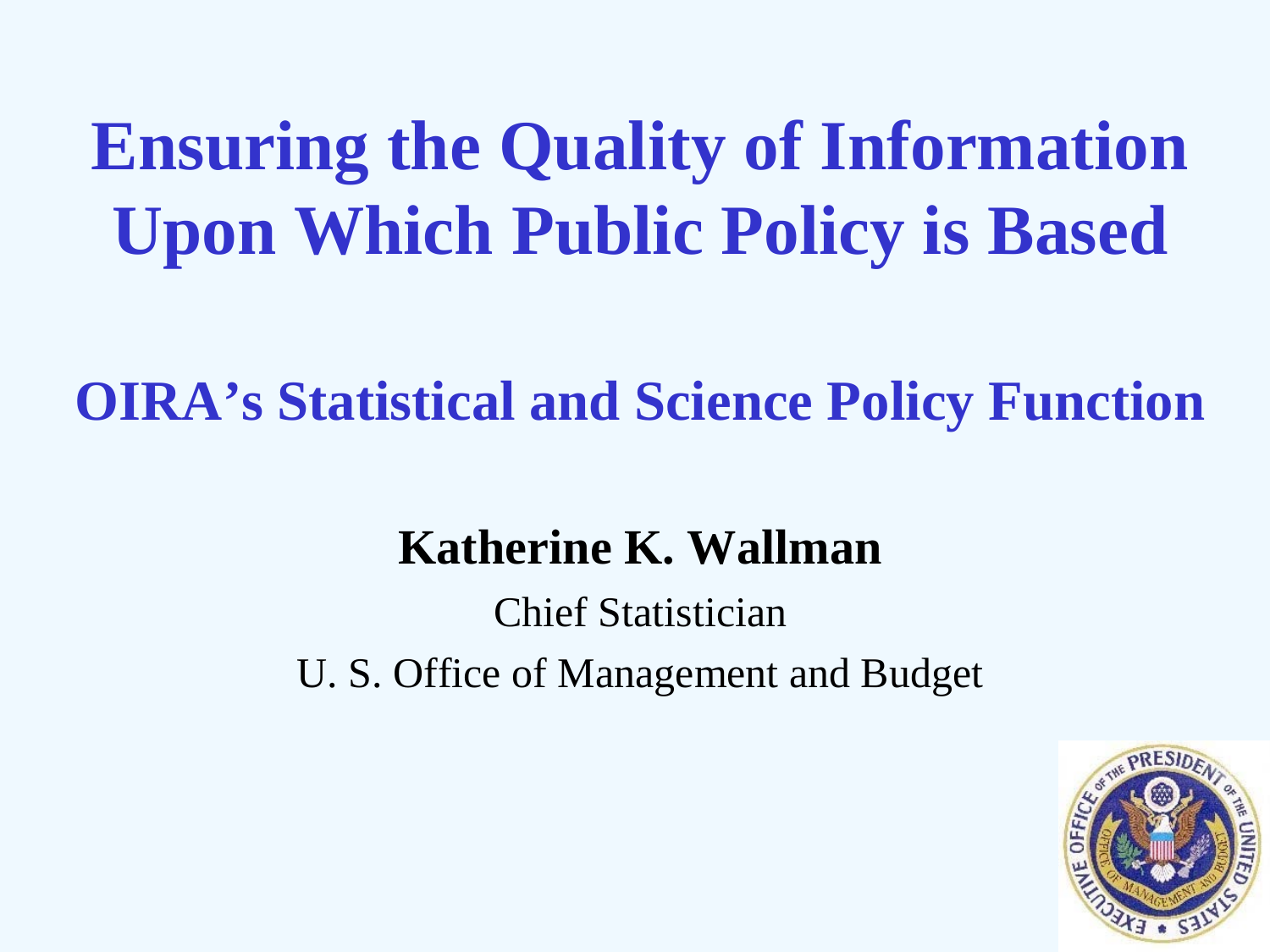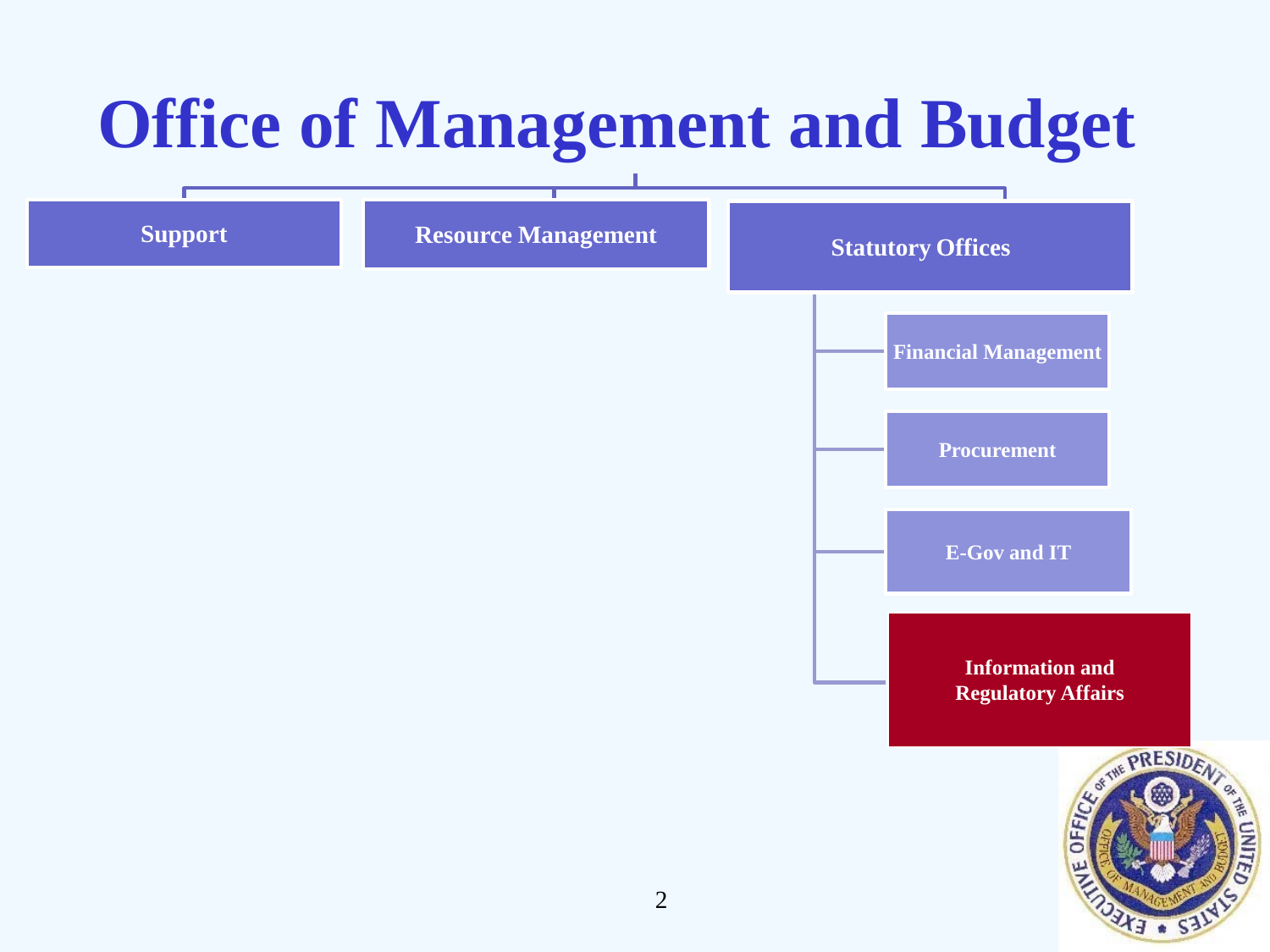# **OMB's Office of Statistical and Science Policy**

- Establishes and enforces statistical policies and standards, bringing methodological rigor and a crosscutting perspective.
- Ensures that resources are proposed for priority statistical programs.
- Approves statistical surveys conducted by the Federal government (Information Collections) under the Paperwork Reduction Act.
- Administers OMB's Government-wide Information Quality Guidelines (IQG), the Peer Review Bulletin, and the Risk Analysis Memorandum.

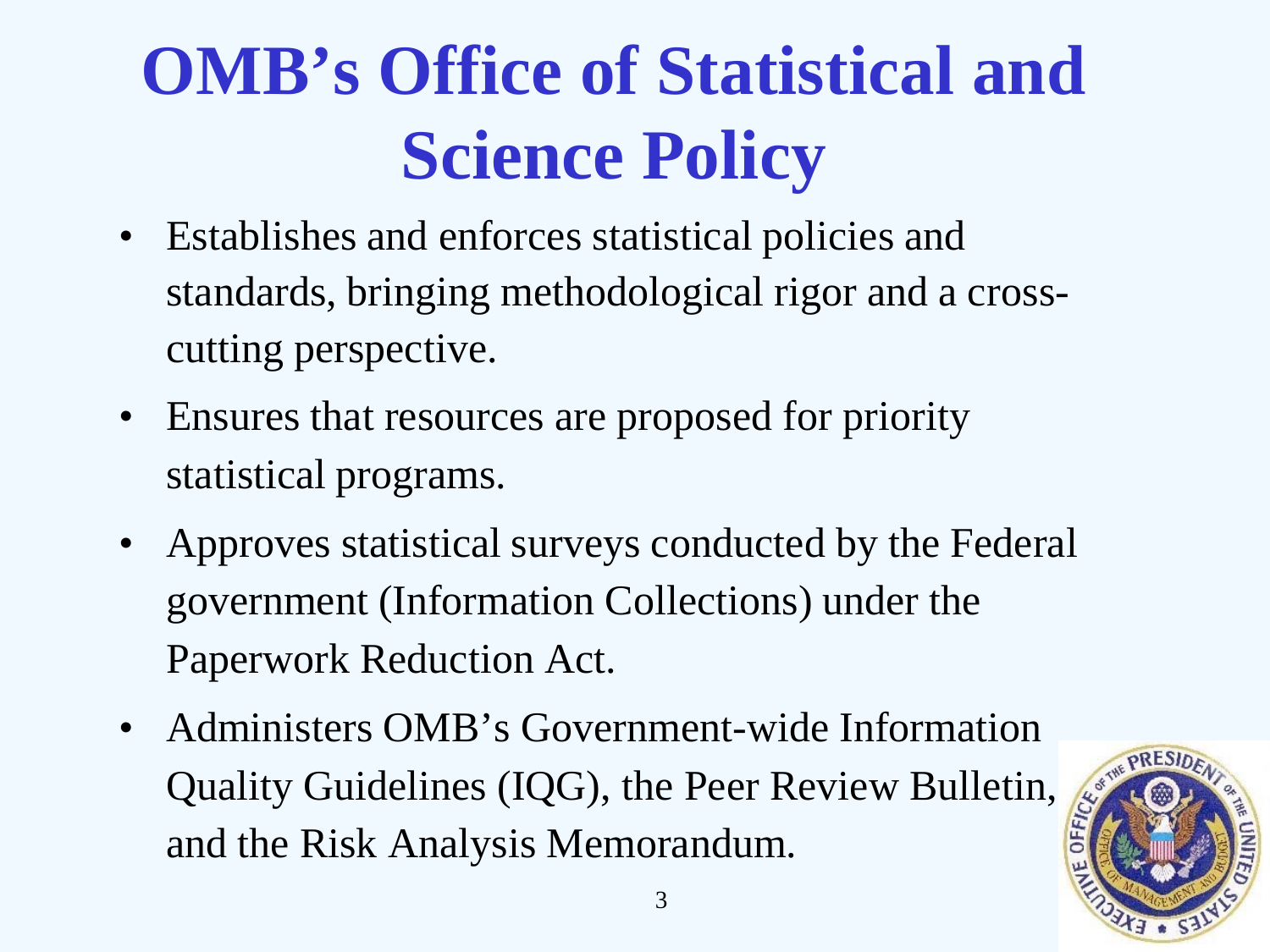## **A Long Tradition of Ensuring Information Quality**

- Federal Reports Act of 1942
- Budget and Accounting Procedures Act of 1950
- Paperwork Reduction Act of 1980 and 1995
	- Most recently codifies the role of the U.S. Chief Statistician
	- Requires OMB to "develop and oversee the implementation of policies, principles, standards, and guidelines to…apply to Federal agency dissemination of public information"
	- Expresses the national commitment to minimizing paperwork burdens and improving the quality of information collected while ensuring the greatest possible benefit to the public.
- Information Quality Act of 2000
	- Government-wide Information Quality Guidelines (IAG) (2002)
	- Bulletin on Peer Review (2004)
- 4 • Updated Principles for Risk Analysis, Joint OSTP/OMB Memorandum (2007)

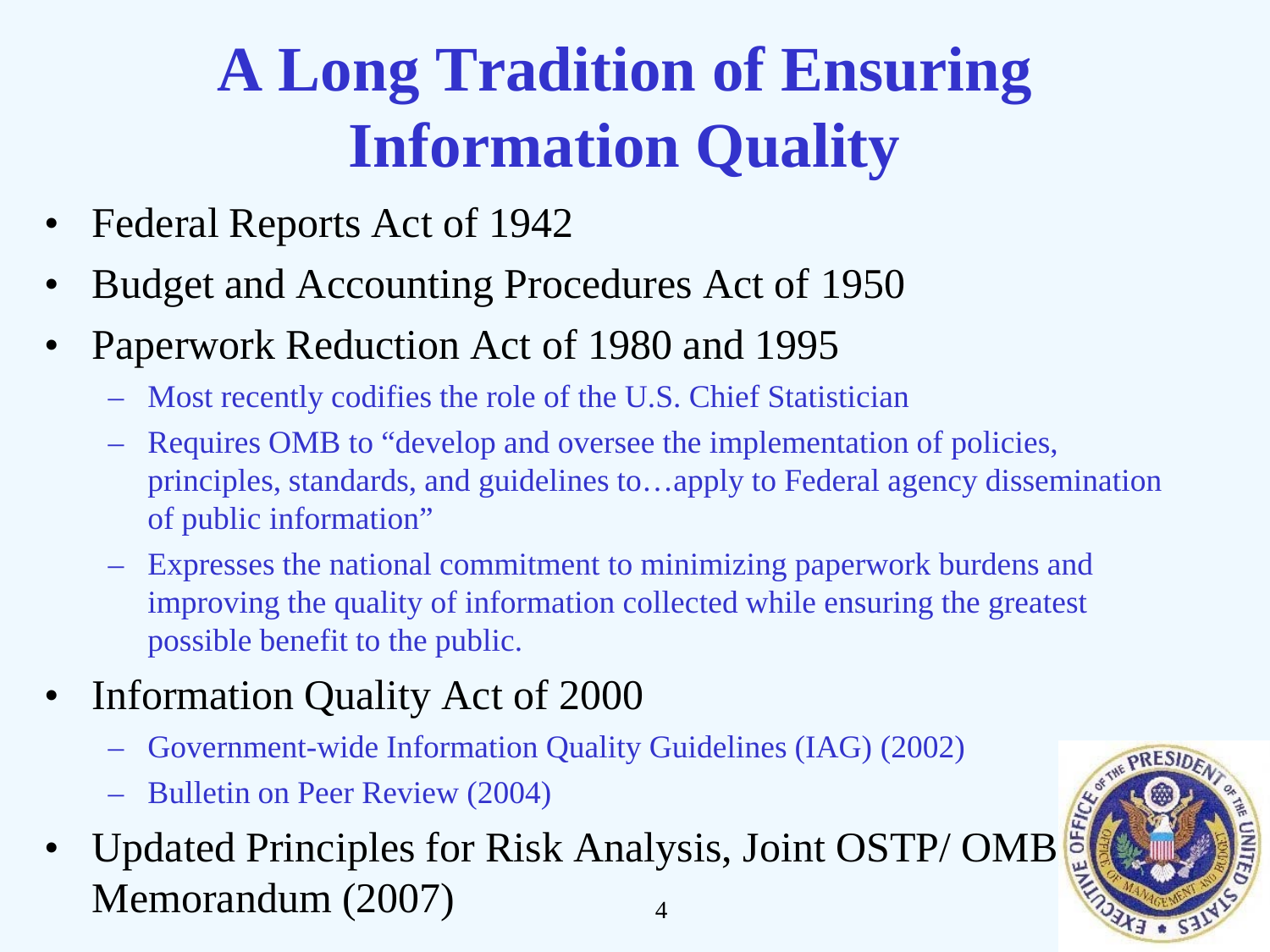#### **Opportunities to Affect Information Quality in a Policy Context** (1 of 3)

- Oversight of the decentralized statistical system
	- The decentralized statistical system in the U.S. includes about 100 Federal agencies. A substantial portion of official statistics are produced by 10 Federal agencies.
	- The data produced by these Federal agencies form the basis of many seminal economic, demographic, sociological, epidemiological, and environmental analyses.
	- The Chief Statistician for the US Government provides oversight, coordination, and guidance for Federal statistical activities, working in collaboration with leaders of statistical agencies.

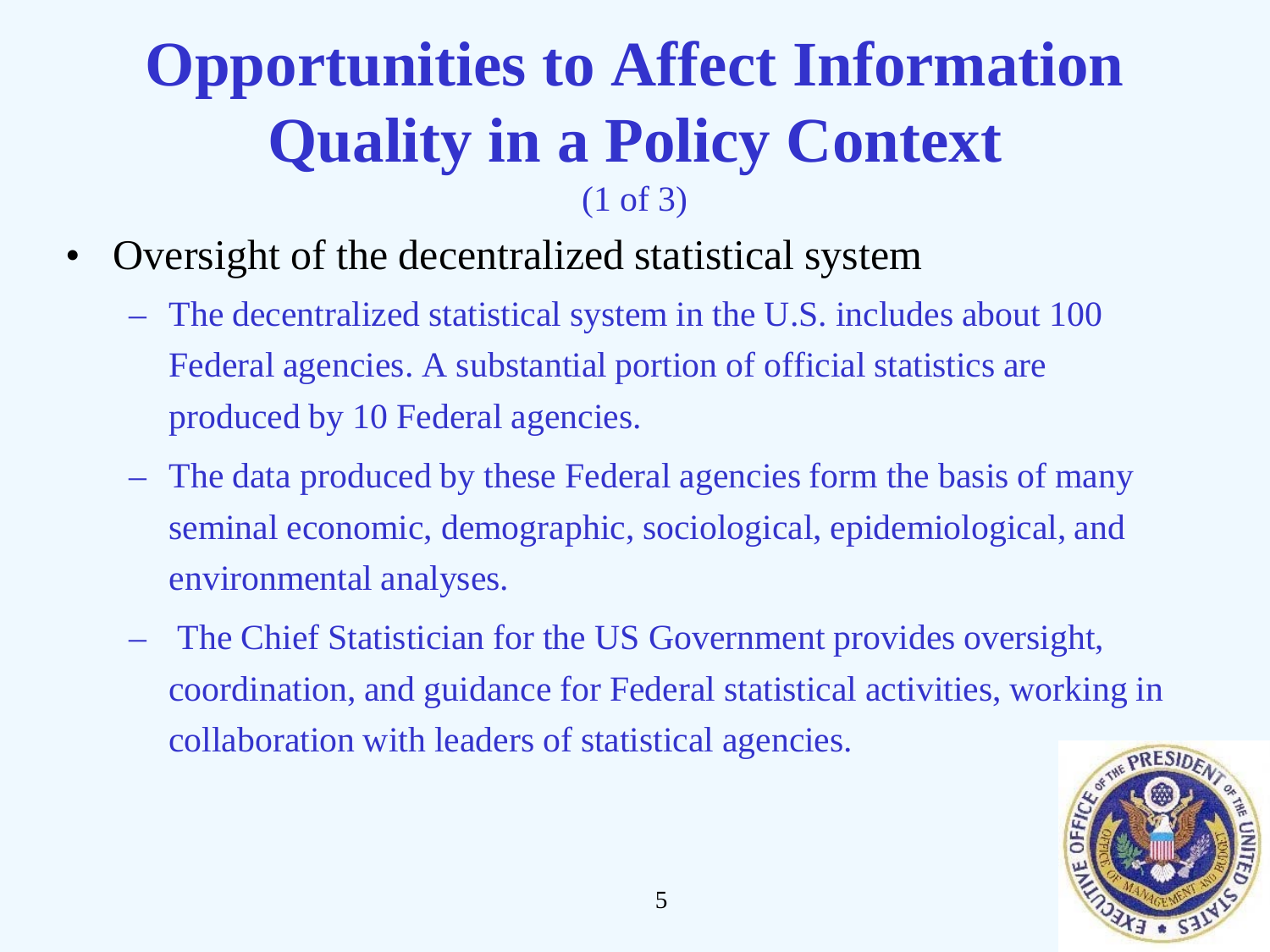### **Opportunities to Affect Information Quality in a Policy Context** (2 of 3)

- Under the PRA, OMB must approve information "collections" at least every 3 years
	- Collections using statistical methods (esp. surveys) undergo additional review against standards (see Statistical Directives and Standards, below).
	- Collections that will form the underpinnings of important policy decisions undergo more rigorous review (see Information Quality Guidelines, below).

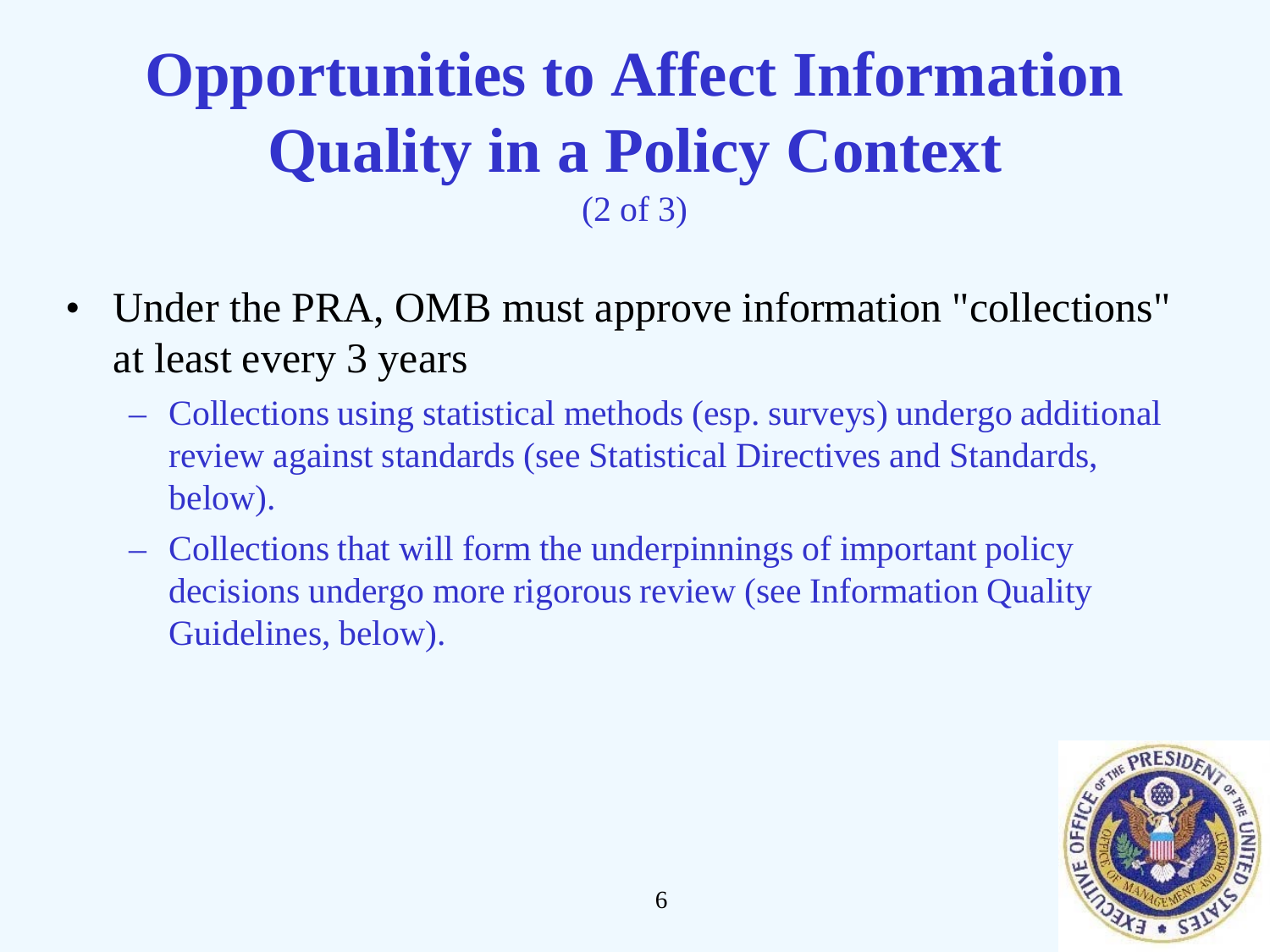### **Opportunities to Affect Information Quality in a Policy Context** (3 of 3)

- During review of the proposed and final regulations under E.O. 12866 and E.O. 13563, OMB reviews whether the information upon which policies are based is consistent with agency IQG's and consistent with the OSTP Memorandum on Scientific Integrity (2009).
	- Includes review of preambles to regulatory actions, risk assessments, and benefit-cost analyses.

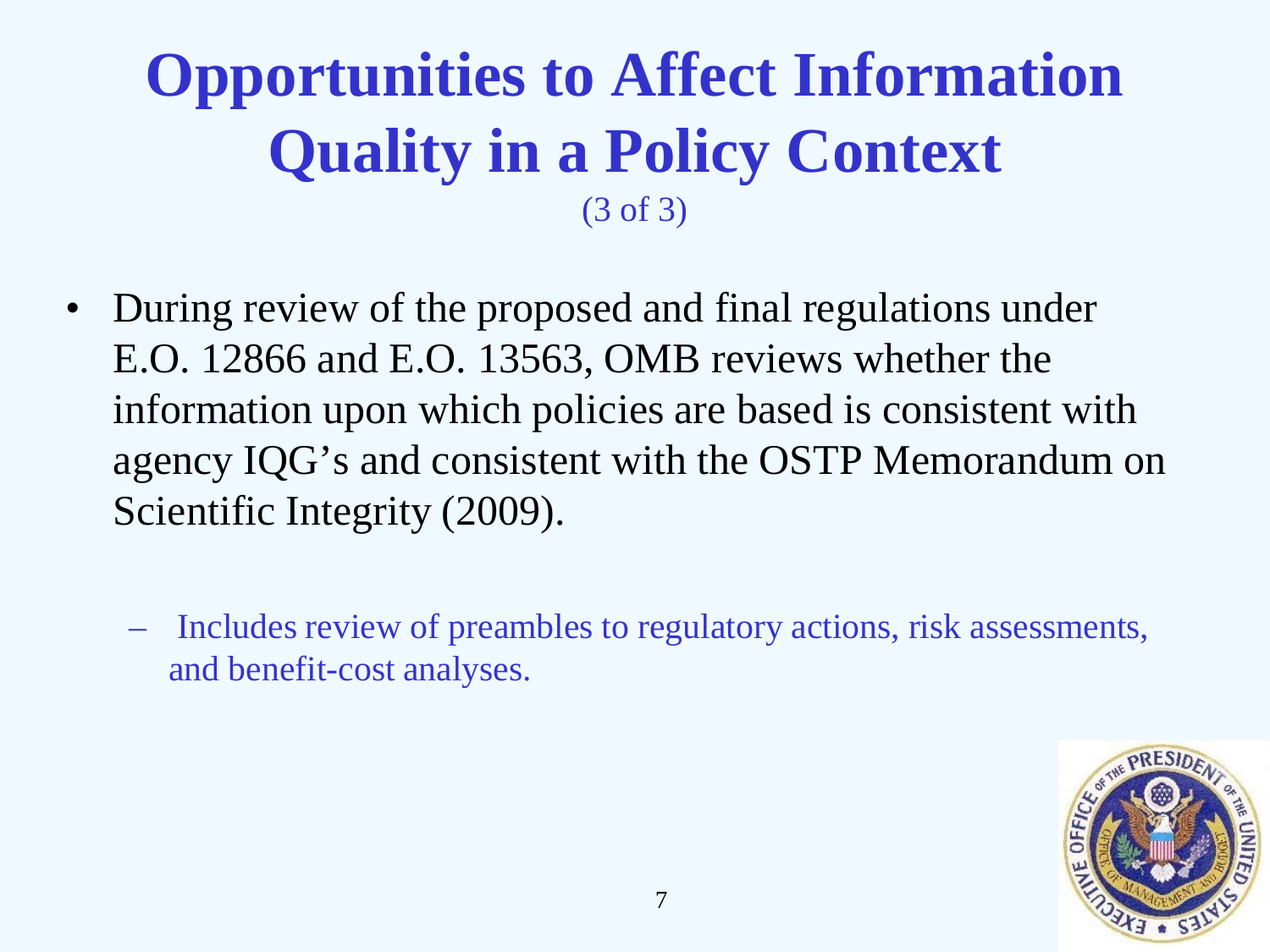# **Information Quality Continuum**

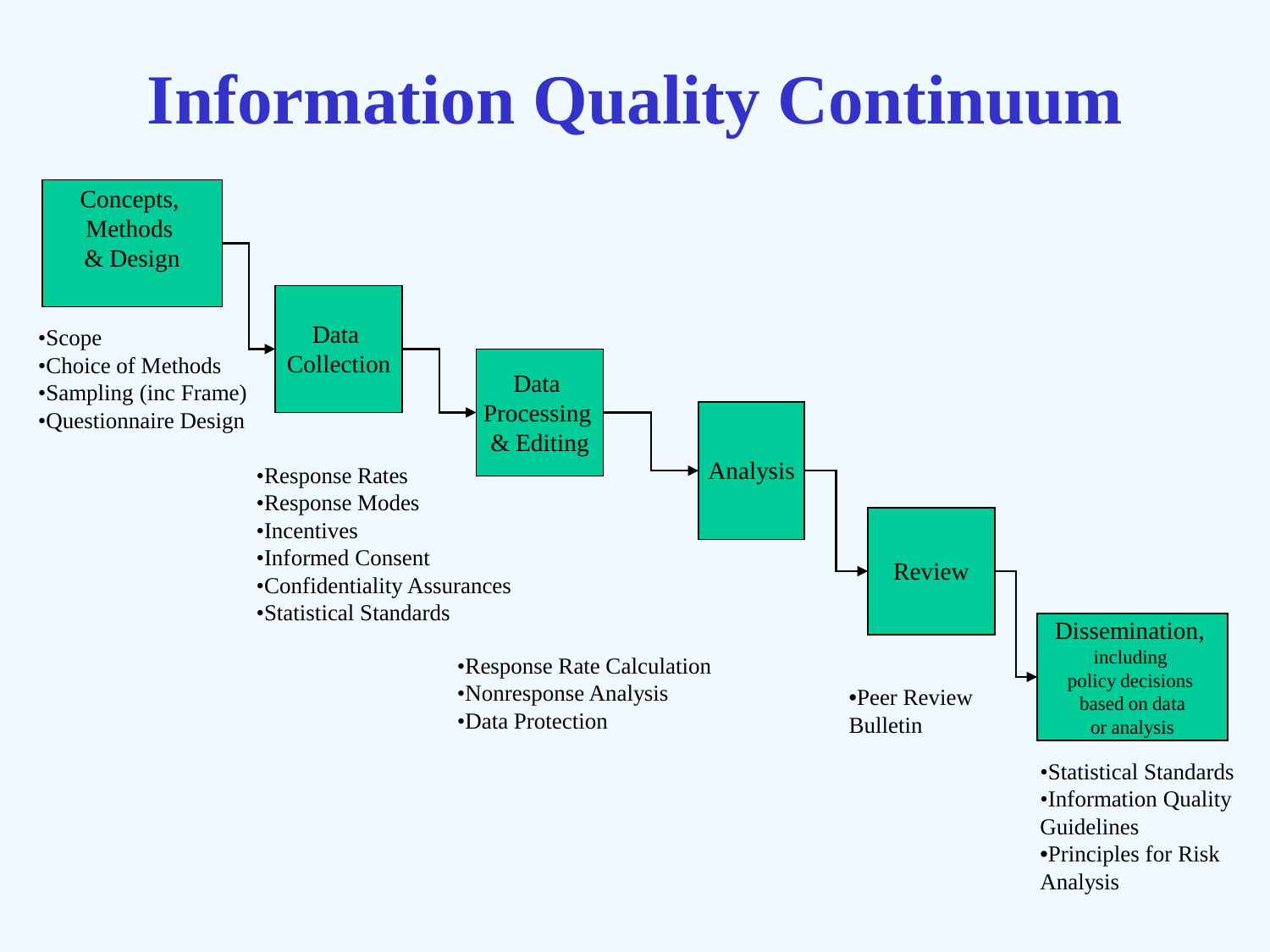## **What we mean by "Information Quality"**

- OMB focuses on objectivity, utility, integrity and reproducibility of information.
- PRA and IQG emphasize the need to match the quality of the information with its significance for private and public sector policy.
	- There is not a "one size fits all" standard.
- Under the PRA and IQG, information dissemination covers "…documentary material regardless of physical form or characteristic." Includes:
	- posting information on agency web pages
	- describing data or analytic findings that are not otherwise available publicly.

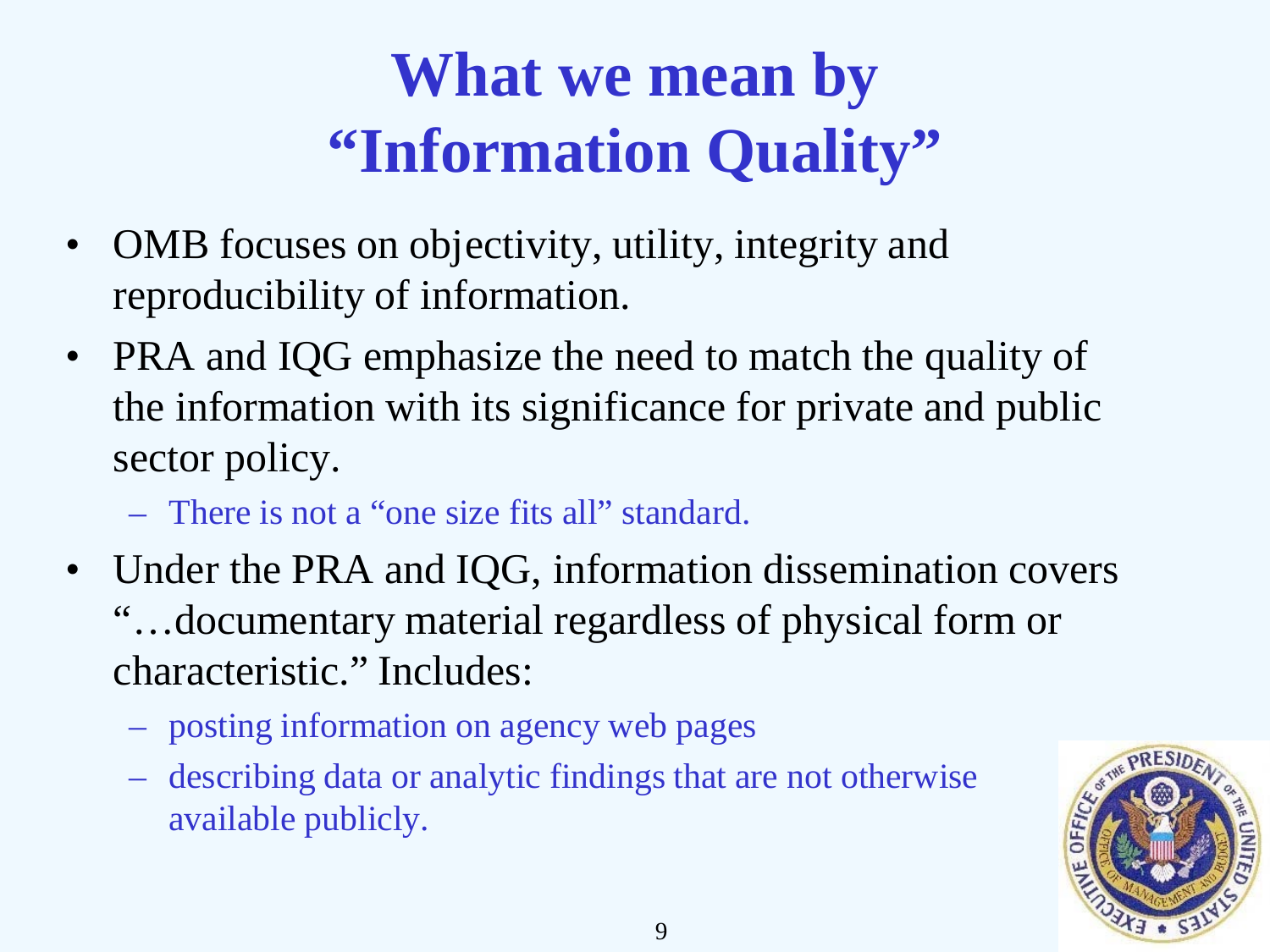#### **What we Mean by "Standards"** (1 of 2)

- Methodology standards for statistical surveys
	- Standards and Guidelines for Statistical Surveys
	- Questions and Answers When Designing Surveys for Information Collections
- Guidelines on protecting confidential statistical information
	- CIPSEA Title V of the E-Gov Act
- Statistical classification standards
	- Standard Occupational Classification System
	- North American Industry Classification System
	- North American Product Classification System
	- Data on Race and Ethnicity
- Metropolitan and Micropolitan statistical areas

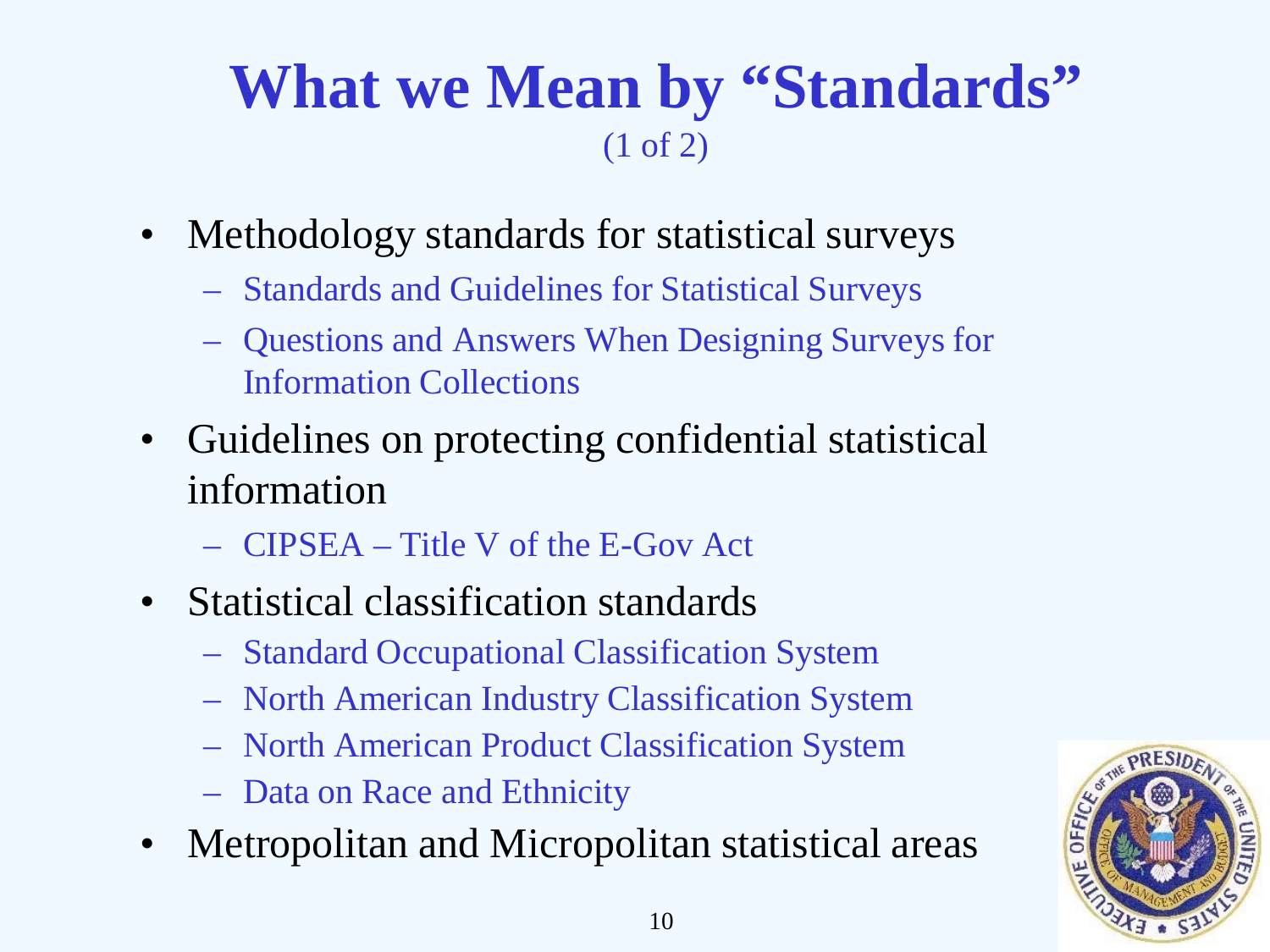#### **What we Mean by "Standards"**  (2 of 2)

- Data Release Standards
	- Statistical Policy Directive No. 3: Compilation, Release, and Evaluation of Principal Federal Economic Indicators.
	- Statistical Policy Directive No. 4: Release and Dissemination of Statistical Products Produced by Federal Statistical Agencies
- Data Dissemination Standards
	- Guidance for conducting pre-dissemination review for scientific information
	- Guidance for risk analysis
	- Guidance for benefit cost analysis (Circular A-4)

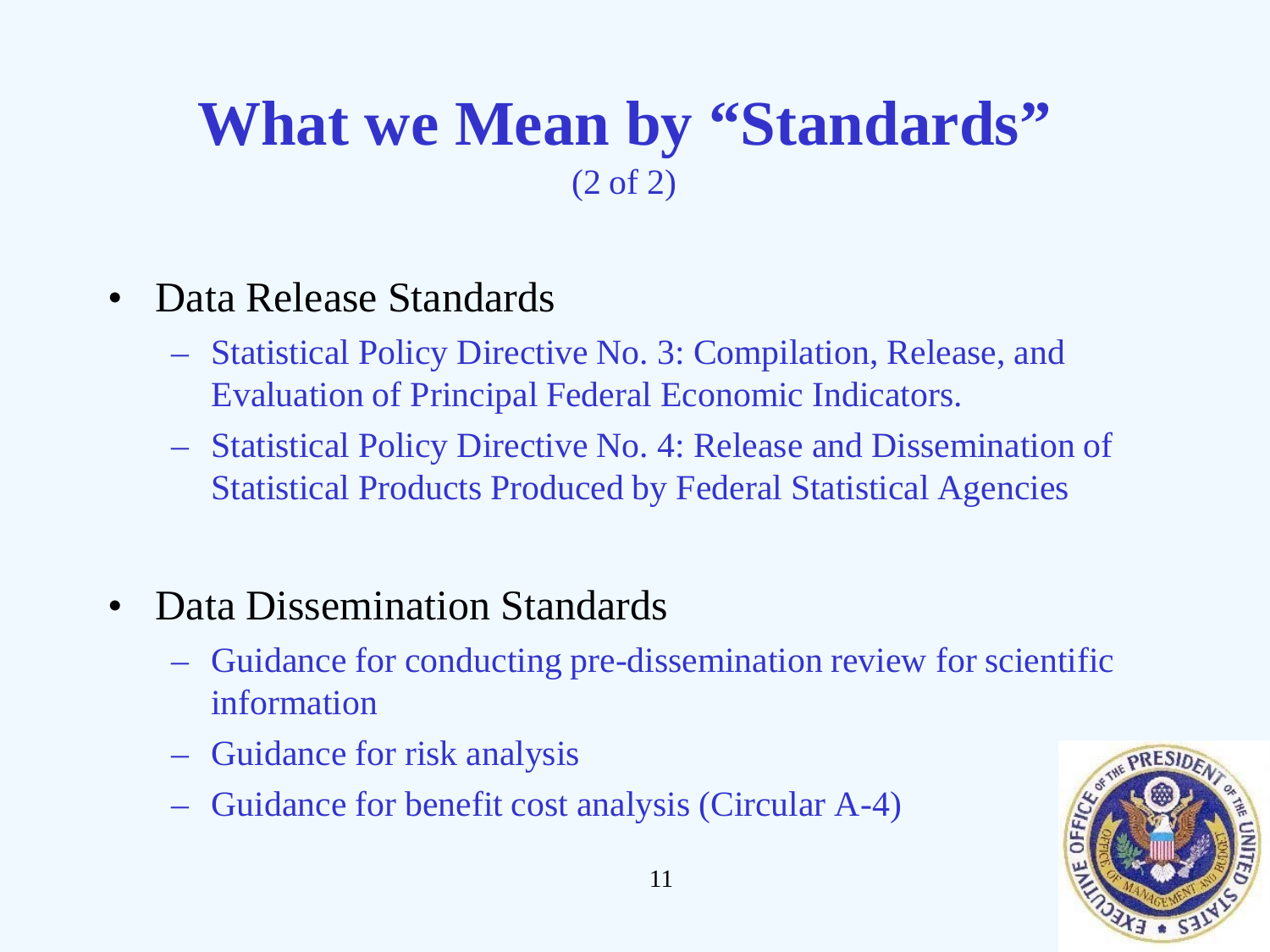**OMB Process for Developing Standards & Guidance**

- Always transparent and inclusive
- Includes interagency discussions and frequent use of interagency working groups
- Includes peer review (when applicable)
- Includes public comment opportunities

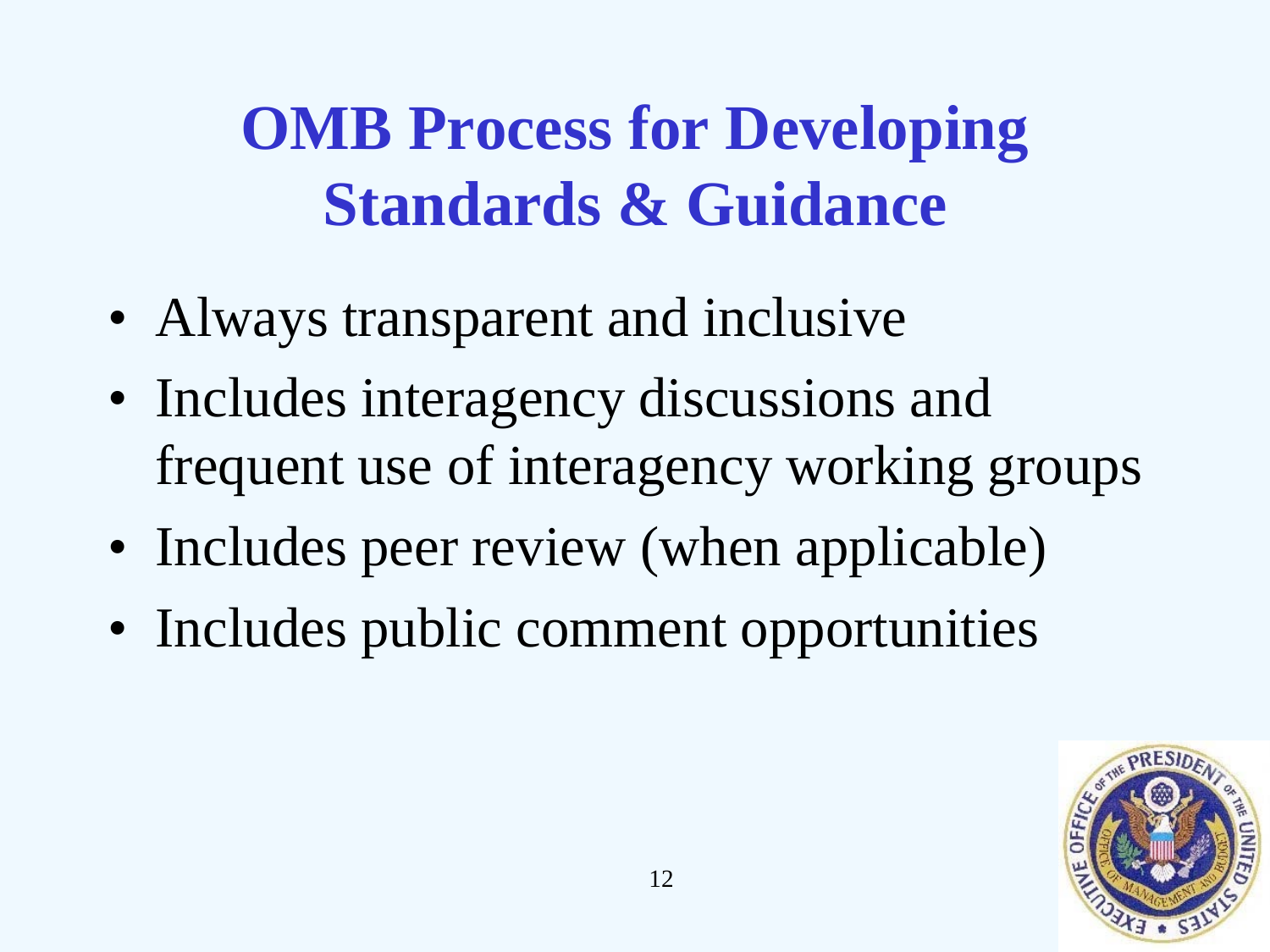## **Information Quality Guidelines**

- Pre-dissemination review is required of all information
	- Agencies must embrace a basic standard of quality as a performance goal for all disseminations.
- Level of review should be matched with the significance of the information for private and public sector policy.
- Agencies all have in place mechanisms that allow the public to request correction of information that does not comply with IQGs.
	- Burden is on requestor to show that information is non-compliant.  $RRESDE$

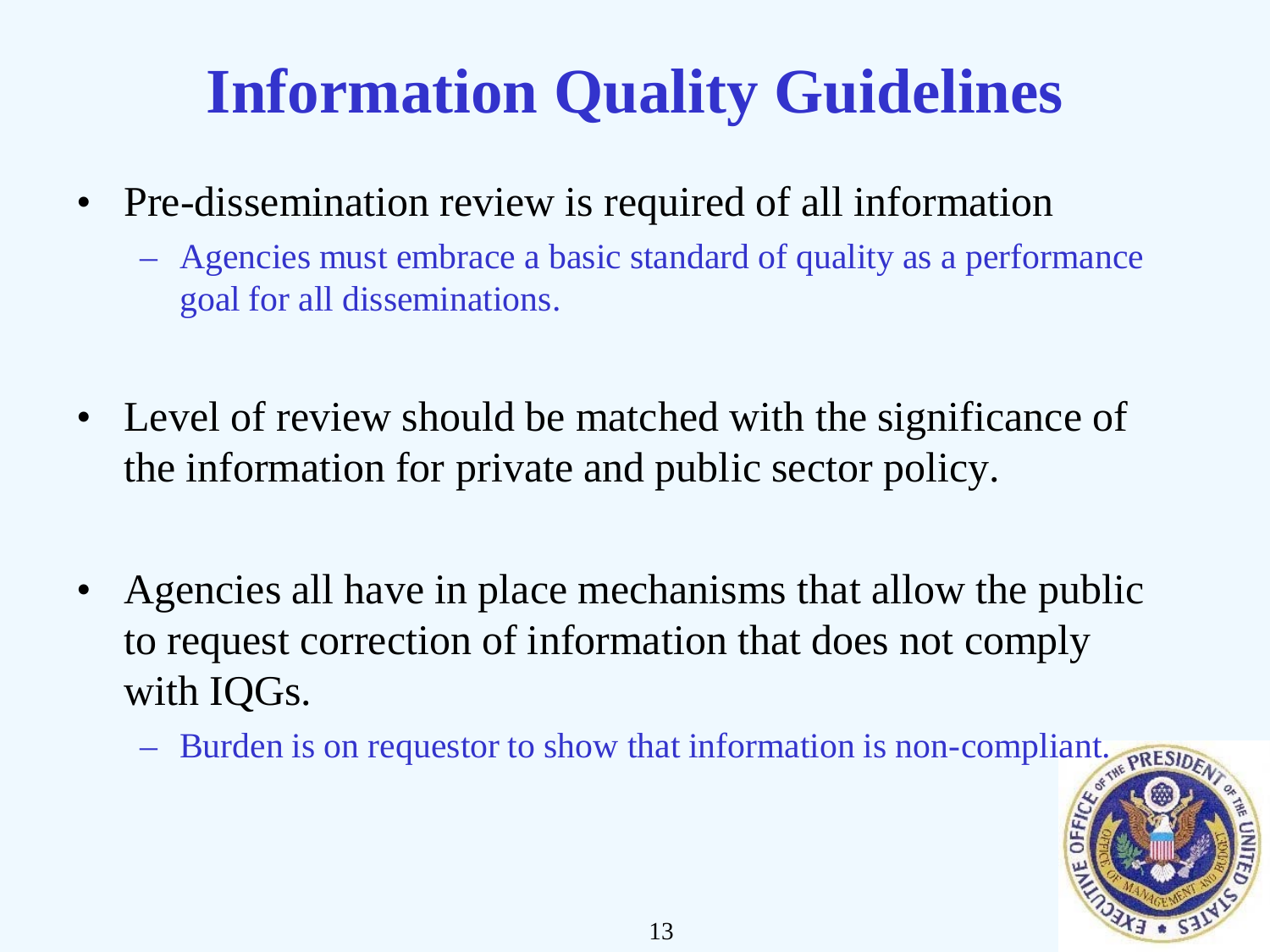### **Bulletin on Peer Review**

- Defines government-wide expectations for the peer review of significant scientific information.
	- Goal is to enhance the quality and credibility of the government's scientific information, with a focus on pre-dissemination procedures.
- Addresses concepts of expertise, balance of perspectives, independence of reviewers, minimizing conflicts of interest.
	- Requires the most rigorous form of peer review for the most important (highly influential) scientific assessments.
- Established a transparent process for the disclosure of agency peer review plans and peer reviewer comments.

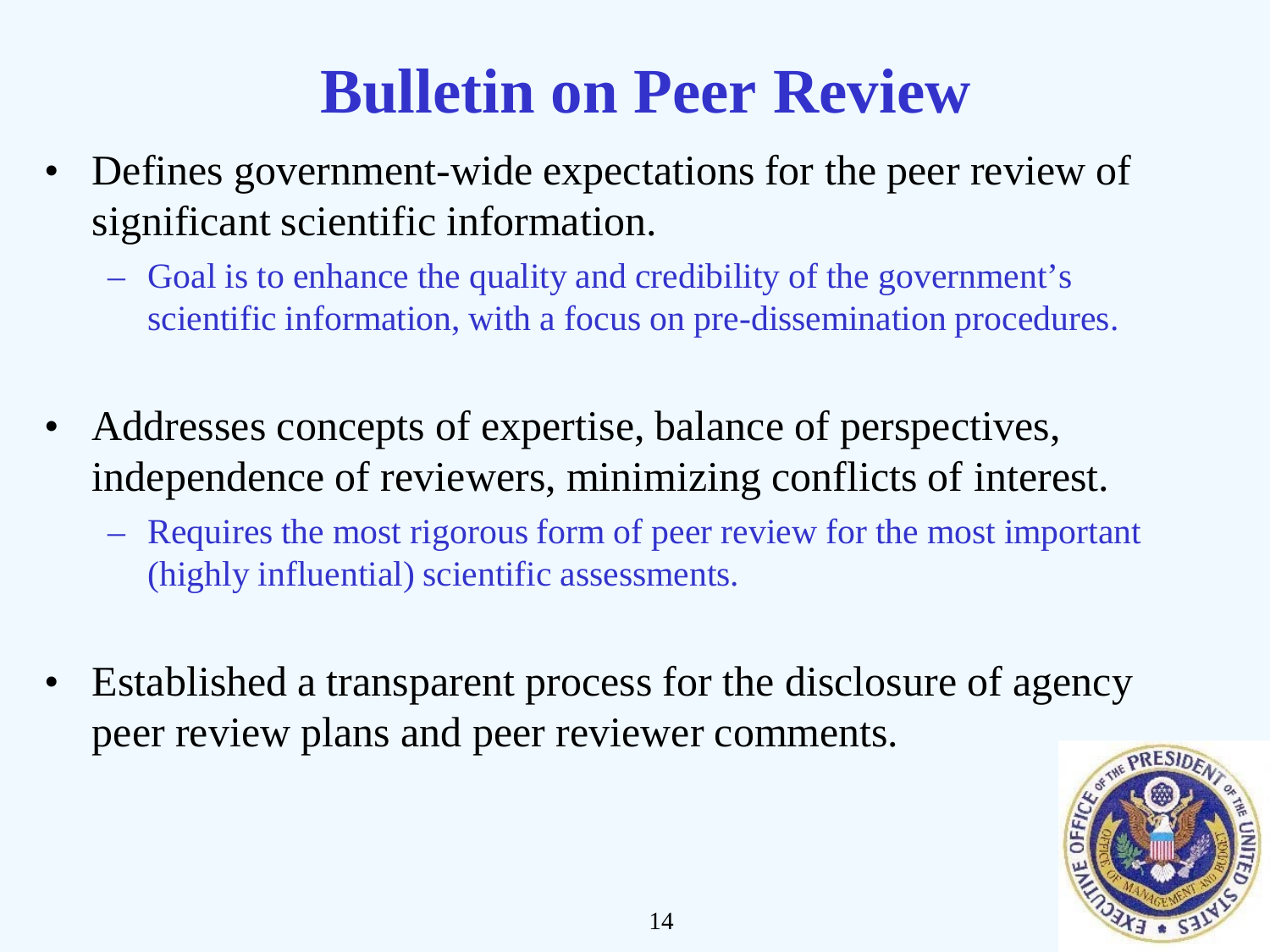## **Additional Tools for Ensuring Quality**

- OMB/OSTP Updated Principles for Risk Analysis
	- Recognizing that many Federal actions to improve public health, safety and the environment rely upon risk analysis, the goal of this memorandum is to enhance the scientific quality, objectivity, and utility of these analyses.

#### Recent OSTP Memorandum on Scientific Integrity

- In the context of fostering a culture of scientific integrity, the memorandum stresses that the "accurate presentation of scientific and technological information is critical to informed decisions." Agencies are tasked to: "Communicate scientific findings by including:
	- a clear explication of underlying assumptions;
	- accurate contextualization of uncertainties; and
	- a description of the probabilities associated with both optimistic and pessimistic projections, including best-case and worst-case scenarios where appropriate."